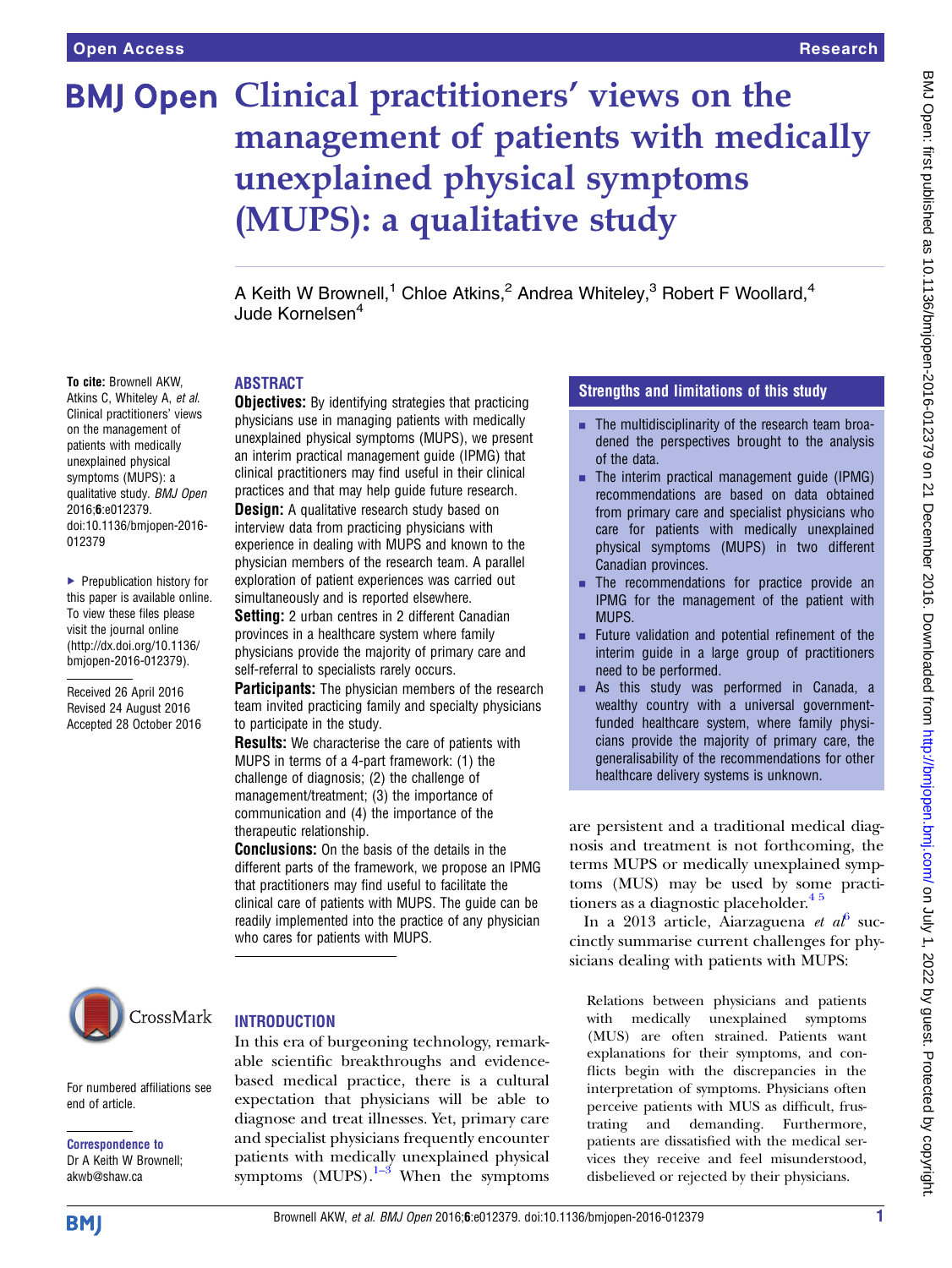Claassen-van Dessel et  $a\bar{l}$  comment that 20–30% of active case loads in primary care are patients with MUPS. Some specialty clinics (eg, gynaecology, neurology) report rates as high as  $66\%$  of new visits.<sup>[2](#page-7-0)</sup>

To date, a number of research-based treatment studies have been carried out, and although some have shown a small statistical improvement in patient outcomes, the clinical significance of these findings in community practice is unknown. Two recent Cochrane Reviews address this topic. One $8$  reported cognitive behavioural therapy as being more effective than usual care in reducing the severity of MUPS, but not more effective than enhanced care provided by the person's doctor. The other one,<sup>[9](#page-7-0)</sup> focused on pharmacologic interventions, concluded that the quality of current research was low and potential for bias high in many of the studies. This leaves the involved clinician with the quandary of what to do with this type of patient's troublesome and disabling symptoms.

Although a number of opinion-based management strategies have been published<sup>10–[13](#page-7-0)</sup> to guide physicians, there are no more comprehensive studies based on information obtained directly from practicing physicians.

In our qualitative study, we sample a group of clinical practitioners to examine and understand their experiences dealing with patients with MUPS within their clinical practices. Our study protocol simultaneously interviewed a series of patients who are/were experiencing MUPS, and this process added richness to the study as reciprocal insights were gained in the direct interviews and the data analysis. The fact that two of the researchers had also experienced MUPS added a depth of cross connection between caregiver and patient experiences and likely added a level of sophistication and in depth questioning that may have been otherwise lacking. The patient data have been published separately.<sup>[14](#page-7-0)</sup> On the basis of the findings of four common themes, we propose an interim practical management guide (IPMG) for patients with MUPS which can be used to guide patient care while awaiting breakthroughs in better understanding the mechanisms behind this common problem and the development of more effective treatments. This interim guide also has the benefit of being easy to incorporate into practice.

A PubMed search (carried out on 12 February 2016) for articles published with an English abstract containing the terms 'medically unexplained physical symptoms' or 'medically unexplained symptoms' identified 173 references from 2000 to 2004, and 398 from 2011 to 2015. We theorise that the growth in interest relates to an increased recognition of the personal, social and economic costs associated with this condition for patients, physicians and society[.15](#page-7-0)–<sup>17</sup>

#### **METHODS**

In a recent publication $^{14}$  $^{14}$  $^{14}$  on patients with MUPS by our group, we reported in detail on the issues of methodological orientation and rationale, data collection, analysis and trustworthiness of our methods. As we used the same approaches in this study, the previous publication can be consulted for greater detail on the methodology.

#### Approach

This qualitative investigation was informed by a phenomenological research design, as we were interested in the essential qualities physicians experience in clinical encounters with patients with MUPS. We believed that privileging the primacy of individual experience was the most appropriate way to seek to understand an amorphous experience that by its very nature is fraught with uncertainty. That is, we saw the conceptualisation and treatment of MUPS as a phenomenon that can be only understood through the rich description of those engaged in the clinical encounter. One of the assumptions that framed the study was a recognition of our a priori experience in framing the issue. The synergistic convergence of these perspectives within the research team enhanced the conceptualisation of the phenomenon.

#### Setting

Two geographically separated teams participated in the research in parallel. A family doctor and a health services researcher composed team 1 at site A; while a neurologist, a political theorist and a communications graduate student made up team 2 at site B. The research team felt that the disparate study sites were important to determine experiences that were intrinsic to the phenomenon as opposed to those that may be influenced by context. Both physicians had extensive professional experience dealing with patients with MUPS and both of the academic researchers had personal experience with MUPS, one in an acute situation and one chronically. The lived experiences of the team members brought credibility to the approach and interpretation and also gave rise to the need for additional levels of rigour to ensure that data collection and interpretation were open to new experiences. This was performed through 'memoing' the emerging relationship to the data by each researcher and regular check-in's to discuss interpretation. Memoing refers to the reflective note-taking the researcher does throughout the research process to enhance the credibility and trustworthiness of the data.[18 19](#page-8-0) The research took place in two large urban centres in two Canadian provinces.

We obtained separate ethics approval from each academic institution. Prior to beginning the research interviews, we explained the study to the participating physicians and each physician signed a consent form to participate in the study.

#### Recruitment

As this was an exploratory study, we recruited physician purposefully. Our focus was on practitioners, known to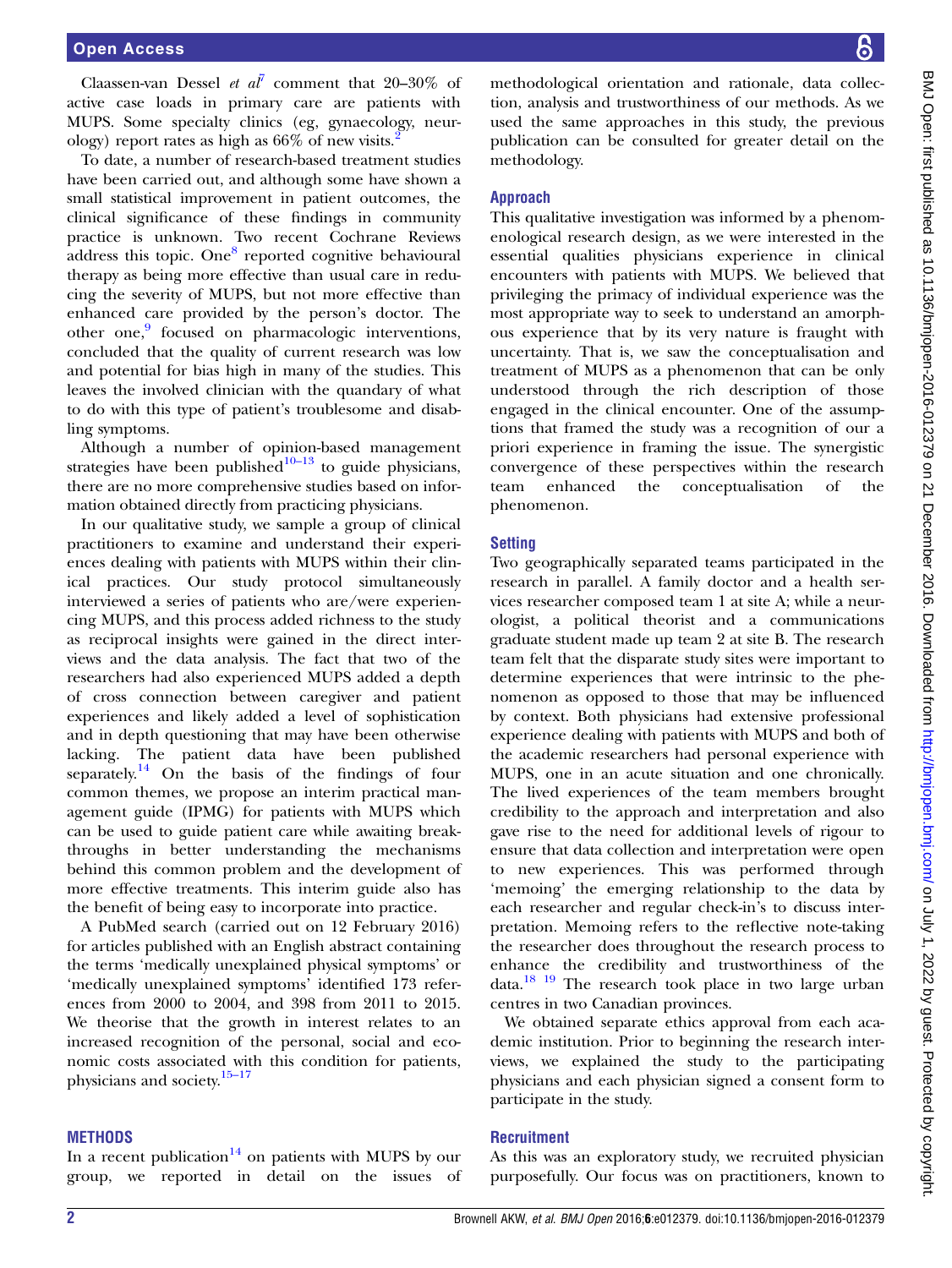the two physician members of the research team, who were likely to have had experience dealing with patients with MUPS. Potential participants were informed of the nature of the study and then were invited to participate. All invited participants agreed to participate in the interviews, and all were licensed practitioners in the province where the interviews took place.

#### Data collection

Interviews in both sites were performed by at least two of the team members and took place at a location convenient to the participants. In addition to questions around the demographics and background of participants, questions were asked to elicit the participants' cognitive framing of MUPS (eg, 'How do you manage a patient when you can't link their symptoms to any clear diagnosis?'); ethical and professional responsibilities; patient's rights within a clinical setting and decisions regarding communication. The interviews lasted between 45 and 90 min and were audio-recorded and transcribed for accuracy of interpretation.

#### Analysis

Members of the team at each centre reviewed their transcribed interviews independently using an open-coding approach and created a separate codebook from their data. Coding in qualitative research is an active inductive process that enables the researcher to identify, arrange and systematise the data, in our case the interview transcripts, in order to arrive at ideas, concepts and categories that explain the phenomenon.<sup>20–23</sup> The approach by both teams followed standardised thematic coding and included starting with intense familiarity with the transcripts followed by the categorisation of data into tentative themes. Thematic coding, with its applicability across a range of theoretical and epistemological domains, allows 'theoretical freedom' while yielding a 'rich and detailed, yet complex, account of data'.<sup>[24](#page-8-0)</sup> The six-phased process of thematic coding proposed by Braun and Clark (data familiarisation, initial code generation, theme articulation, theme review, theme definition and narrative reporting) guided the coding. $24$ 

At this point team members reconciled the codebooks internally in each site. Subsequently, at a face-to-face meeting, team members created a single, revised codebook for the physician interviews. Once emerging themes were articulated, we each coded the entirety of the transcripts and then collaboratively created an explanatory narrative that adhered to the emerging data. The attention to a method of capturing each team members' perspective, without reducing meaning, led to a robust, interdisciplinary approach to the data, an essential attribute of the phenomenon being studied.

#### RESULTS

Twelve family physicians and 18 specialist physicians made up the study population. Box 1 details the variety of disciplines in the specialist physician sample. Most of the physicians came from urban centres.

On the basis of the described qualitative analysis, four key themes emerged from the physician interviews: (1) the challenge of diagnosis; (2) the challenge of management and treatment; (3) the importance of communication and (4) the importance of the therapeutic relationship. These themes were congruent with the priorities articulated by the patient arm of the study including the prioritisation of the therapeutic relationship in navigating the uncertainty that resulted from a lack of diagnosis, weighing the benefits of prolonged investigations, the importance of 'naming' and the eventual experience of acceptance or resignation. $^{14}$  $^{14}$  $^{14}$  The multiple, overlapping key-stakeholder perspectives add robustness to understanding the multidimensional concept of MUPS. Each physician-generated theme will be commented on below.

### The challenge of diagnosis

Patients with MUPS relate histories that rarely, if ever, fit the textbook descriptions of disease; there are no definite findings on physical examination and diagnostic testing is usually normal or unhelpful. At that juncture, the physician and patient have to decide what to do next: continue to pursue additional testing or opt for clinical follow-up. Physicians identified a number of potentially competing professional and personal factors affecting this decision.

Although many physicians mentioned their responsibility for resource allocation, its impact on decisionmaking varied. While many physicians feel a significant sense of responsibility to ensure appropriate allocation of health system resources, a minority does not. One physician stated categorically:

I don't feel at all that I'm the policeman for the system. B 28

Beyond considerations on the use of resources, the ethical principle of non-maleficence translated into the physicians' concern of the potential for iatrogenic physical harm being produced by the test procedures. According to one physician:

#### **Box 1** Specialties represented and numbers interviewed

Emergency medicine, 1 Physical medicine and rehabilitation, 1 Respirology, 1 Palliative care, 1 Geriatrics, 2 Rheumatology, 2 Psychiatry, 3 Neurology, 3 General internal medicine, 4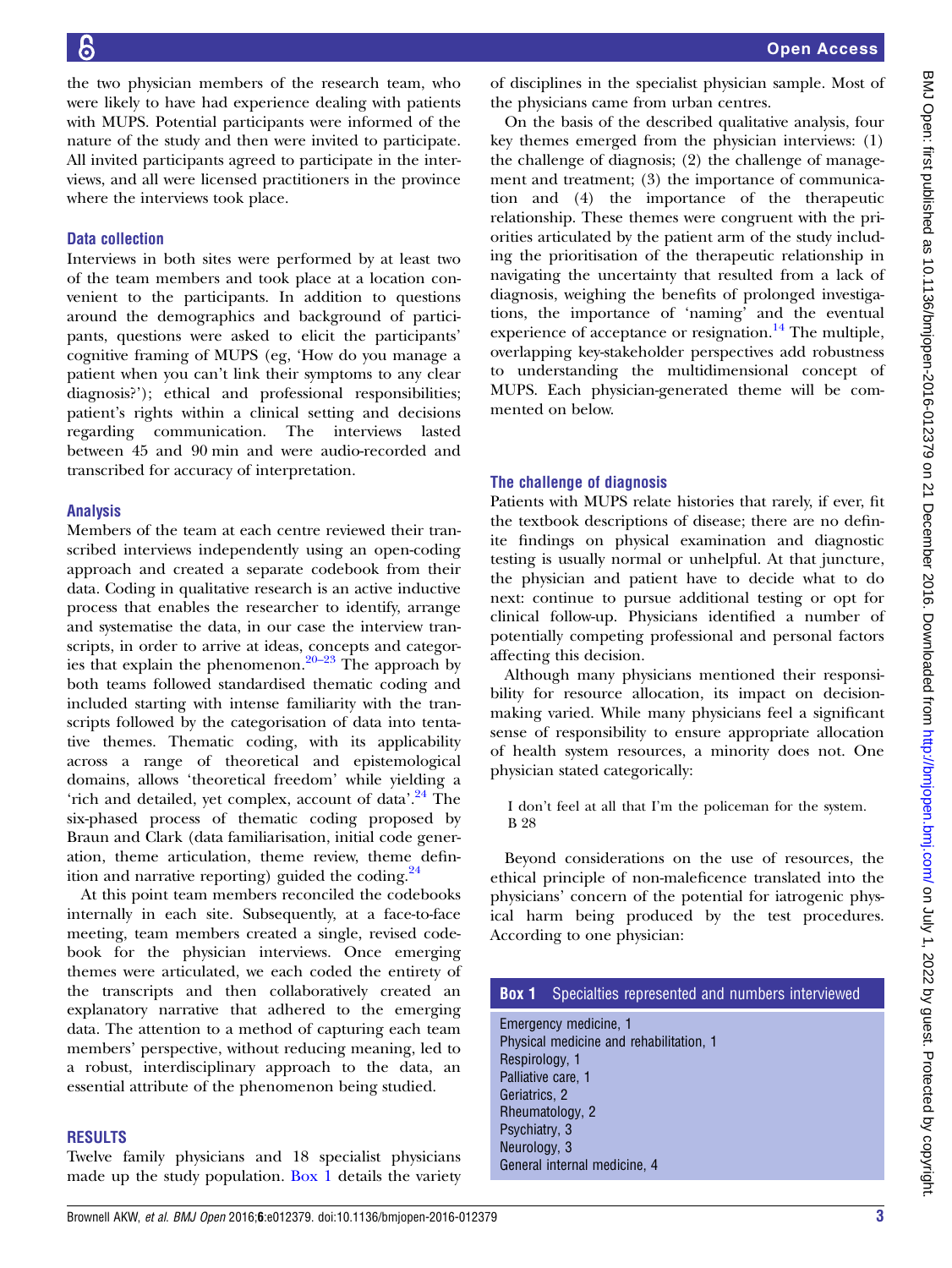There are some patients who always want another test to the point that you begin to worry they're going to glow in the dark (referring to x-ray investigations). B7

Others recognised that iatrogenic harm in the form of harmful treatments could also result from false-positive test results. The following physician comment reflects that concern:

If the likelihood of your diagnosis is so low, it starts to creep up to our false positive rate in all our tests. It is dangerous. B6

The diagnostic period was a critical time for the physicians to demonstrate confidence in their capacity to navigate the challenges of patients with MUPS. Factors contributing to the physician's level of confidence included the depth of professional experience; confidence in their clinical skills; comfort in dealing with uncertainty and their understanding of the limits of medical knowledge. One physician described this as follows:

I think a lot of the patients tend to keep looking for an answer and they keep going doctor to doctor to doctor [...] And a lot of times you have to say, "Look. you know, we don't have the answer for everything. We don't have the tests for everything. And you know, common symptoms like fatigue and pain and things like that, we don't have any good tests" (for them implied). B8

Another physician commented:

I'm quite confident dealing with uncertainty. I don't feel the pressure. In fact the pressure to come up with a diagnosis is often an administrative one rather than a professional one. B12

#### The challenge of management and treatment

Once MUPS becomes the central diagnosis, the physician and patient need to achieve consensus with regard to management. In doing so, a number of issues emerge including the need to establish a shared management framework and outlining an agreed on mechanisms for follow-up. The importance of this is outlined in the following quote:

If we allow patients to kind of go to different places without sort of giving them sort of a framework to work in, I think that's where we really fail them. B17

In assessing reasonable options for treatment, physicians experience a tension between the art and the science of medicine. How these various factors come together provides the blueprint for the way an individual physician deals with uncertainty in conjunction with a particular patient.

We may not have an answer but we're both working towards the answer or we're at this point where we know we don't have an answer but we're willing to say, "Okay, fair enough, but I'll continue to try and help solve". But if that relationship changes then I'm not the person that's going to be helpful. I mean, it doesn't matter what the answer is after that, it doesn't matter because nobody is comfortable. A28

There is general agreement that the implementation of this care plan is best left to family physicians as the next two quotes suggest.

[...] what many of the primary care physicians are able to do is sort of recognize that—that this is a person that's going to be pushing for more investigations that aren't good for them. B11 (a specialist)

So I do think that family doctors look at these cases as an interesting challenge and we do not look at them as cases we can just wash our hands of if we can't explain [their symptoms]. A26 (a family doctor)

Requests for specialty consultations are usually aimed at ensuring no diagnosis is missed. However, in some cases, they are sought to provide support for the family physician's diagnosis and management plan. Specialist physician responses to the requests can be positive or negative. For example:

I have a great deal of respect for the physicians and the services that make referrals to me. They need to work with these patients. B10

or

For years I've said it's not my job to make the referring doctor feel bad. Every consult is valuable. Every single one of them is valuable. So it's not my job to say that was a dumb consult, that was totally inappropriate, no matter how inappropriate it might be. It's not my job to say that. B1

But

Some of them [the referring physicians] are afraid that if they explain what they think the diagnosis is, the patient won't be seen. BI

Levels of comfort with professional 'instinct', in the absence of clear evidence to aid diagnosis or treatment, varied among clinicians in this study. As one participant commented when discussing a MUPS patient:

How do you teach people, in an environment of evidence-based medicine, to live with the fact that either there is no evidence, or the evidence doesn't apply in your particular patient's case? A28

#### Another physician commented:

No, there's people [sic] that you see and you say, "I think there's something here. I'm not finding it." And, I mean in those situations, is usually where I try to get other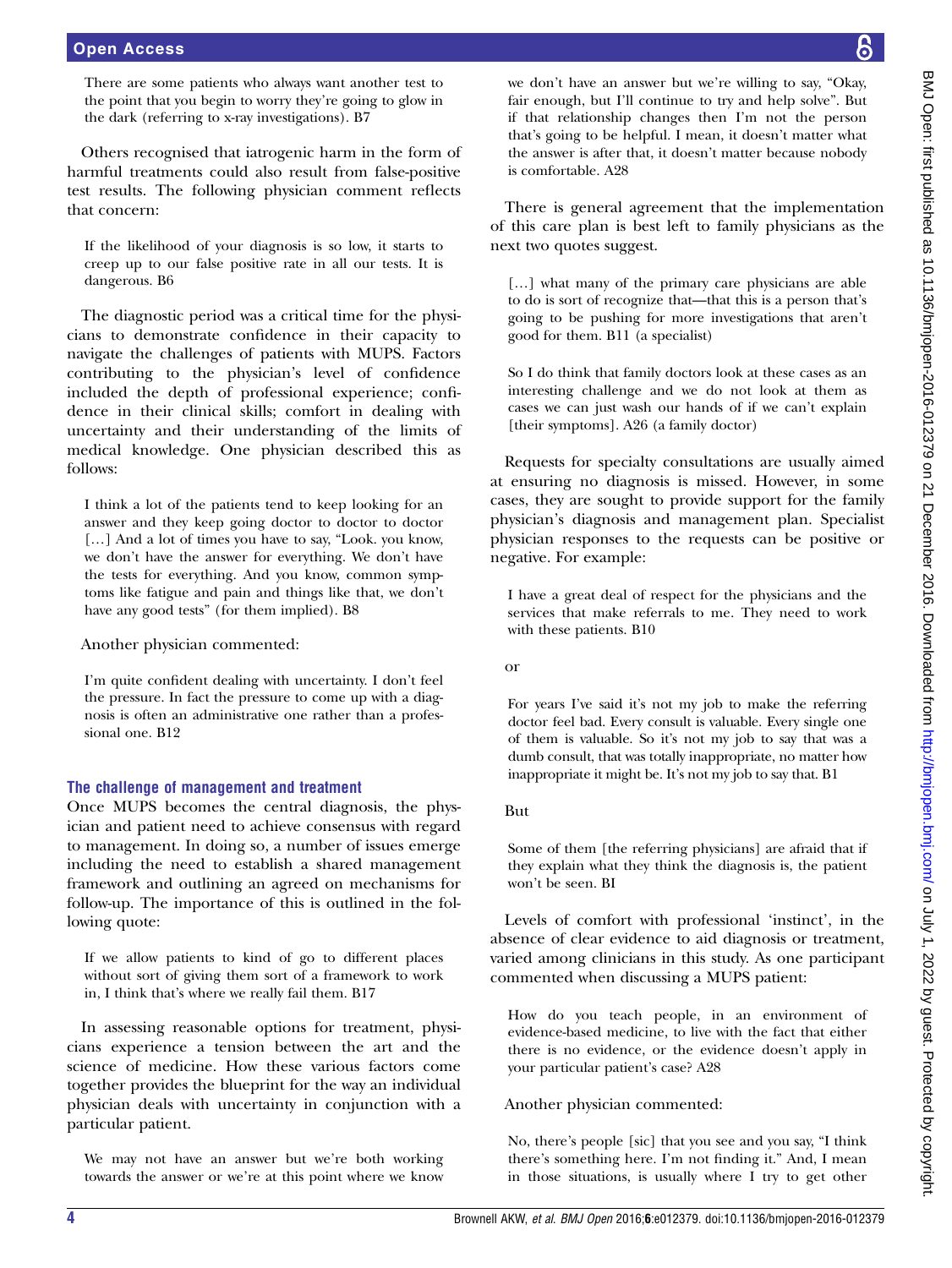people involved whose opinions I respect, and that would be where I'd probably go with those patients. B8

This is an especially challenging situation for physicians whose personal need for a diagnosis is strong. This concern is outlined in the following quote:

But sometimes the patients don't need a diagnosis and the doctor is the one that needs the diagnosis for their own mental comfort. B12

Even after a prolonged period of working with a patient, physicians expressed concerns about the possibility of missing a diagnosis for which a treatment is available. This anxiety sometimes created a reluctance to acknowledge the uncertainty with the patient, which in turn results in increased patient worry. One interviewee commented that doctor and patient needed to be aware of the vicious cycle that a desire for certainty can create.

[...] What we are doing is by not acknowledging uncertainty we are creating overly anxious people who want certainty in every encounter. A6

Having established the diagnosis of MUPS, doctors can offer patients a selection of either nonpharmacological or pharmacological interventions for symptom control. Non-pharmacological treatments usually involve the services of other allied health professionals (eg, physiotherapists, social workers, chiropractors, massage therapists, psychologists).

I like for people to think about alternative stuff. So, if there's lots of muscle spasms, chiropractic care, physiotherapy, warm baths, massage therapy, acupuncture can be useful. And for medications, I usually try to get them off of everything because they're usually on fifteen different meds. So I try to say over the next two years I'm going to try to get you off these things, because if they had cured you, you wouldn't be seeing me now. And um, some exercise, and consider your social circumstances and address those. B4

#### And

I think that some of these patients will benefit to a greater extent—once recognized and once serious things have been reasonably excluded—from non-medical health professionals. Physios who are interested, OTs, social workers, all that stuff which has become more difficult to access. B18

Pharmacological treatments are based on prescriptions and over the counter drugs. Owing to a lack of evidence that pharmacology may help, and in fact evidence that it may harm in the absence of a clear diagnosis, most participants in this study were cautious prescribing drugs with high risks of side effects such as narcotics. However, all physicians recognised the need for symptom control and used antidepressants, antiinflammatories or antineuropathic pain drugs on a trial

basis. One participant spoke of his pre-emptive efforts to address any ongoing depression before he proposed diagnostic testing or other interventions:

If on day one when the patient came in and presented symptoms that didn't really fit with my academic model of disease I would tell them that on day one. I would say, "You know you've presented me with some things that make me consider these things which are, you know, have to be investigated, and some of them are quite worrisome, but they're not that common, but we have to look at those. In the meantime … there's something here that made me think of depression, and I think we should look at that today." A25

The importance of focusing on the social determinants of health such as diet and exercise and stress management is also important. As one physician noted:

I tend to focus on holistic stuff. A lot of people that I see they're overweight, they have terrible lifestyles, they smoke too much, drink too much, don't eat the right food, they get no exercise. … I'll talk a lot about stress relief, because I think the chronic stress response plays a central role, not necessarily as the cause, but as part of the vicious cycle of ongoing illness and ongoing symptoms. B4

Several doctors employed ongoing assessment of the social and psychological well-being of patients with MUPS to act as benchmarks in determining the efficacy of any symptomatic treatments. Most of these measures of efficacy focused on improvements in quality of life. According to one clinician, what becomes most important is:

[....] How does this symptom interfere with your life, and what is it about it that distresses you the most, so that we actually end up with the result that the patient needs [are being met] at the end. A1

This tactic supported a 'harm reduction' approach; that is, having established the diagnosis of MUPS, physicians no longer aimed to cure, but rather encouraged the setting of realistic goals and the development of coping skills by the patient. When this takes place, a physician noted:

I do think that what happens in the end is that patients find ways to adapt and heal themselves. There is no external fix. A26

#### The importance of communication

Many of the challenges associated with caring for patients with MUPS focused on effective communication, particularly the conveyance of the physician's understanding of the reality of the clinical situation in a way that was persuasive for their patient.

[...] You hope to establish some sort of rapport with that person … and it's not—nothing artificial—you actually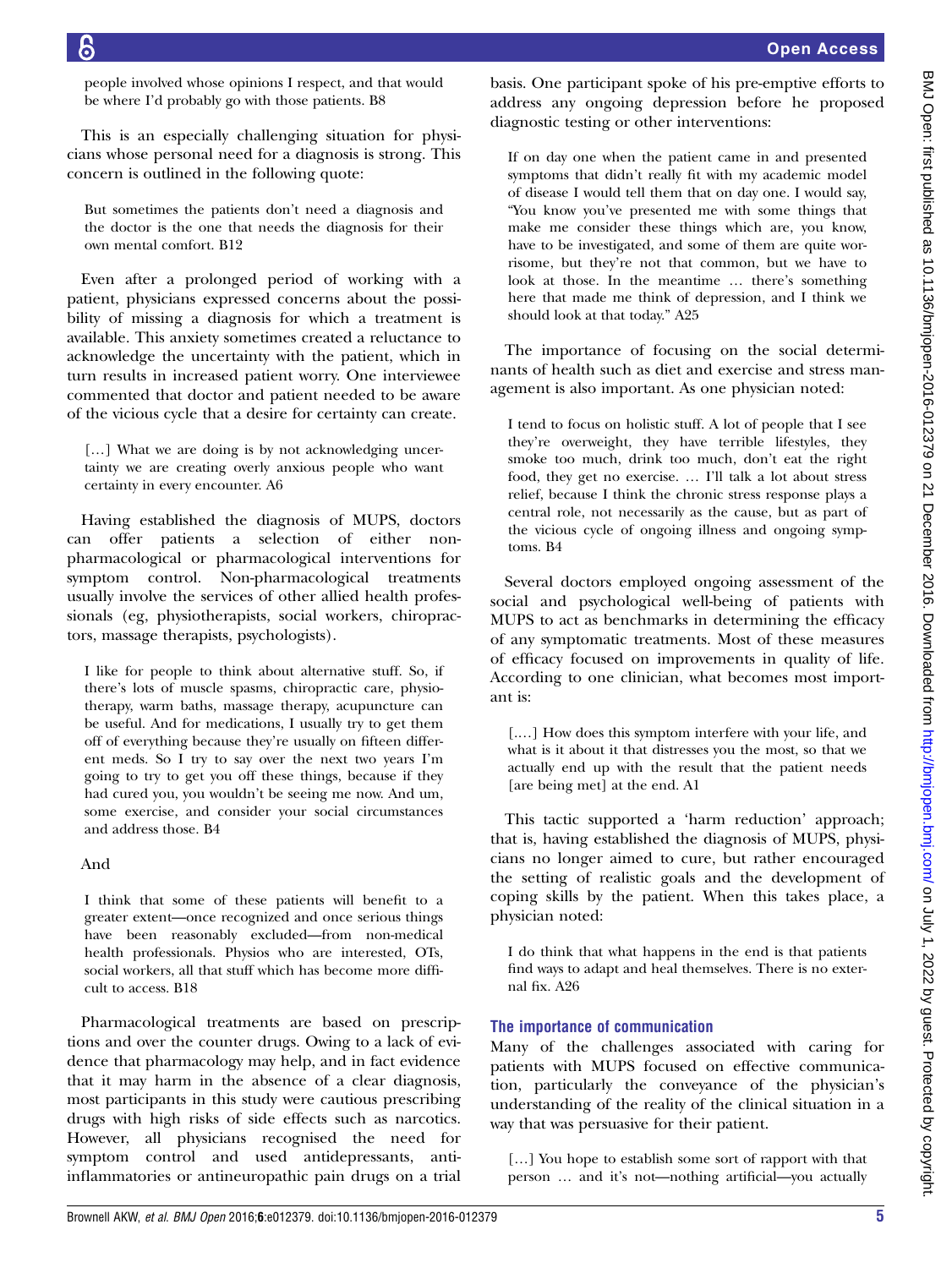do feel a sense of sort of empathy for the situation they are in. B11

Participants in this study felt that the diagnosis of MUPS must be discussed early and care taken to not present it as a diagnosis of exclusion. The recognition of the amount of uncertainty the diagnosis of MUPS creates for the patient must also be acknowledged. As one participant said:

To confront the patient with, "Well there is no neurological evidence that could possibly explain this," is not a helpful explanation [....] This is actually hurtful to some patients because they might assume that you're saying that they're lying, or that they're crazy, or that they have some other defect of their character that has led them to essentially waste your time. And I think those are messages that we don't want to encourage physicians to communicate. A 26

Clinicians approach the possibility of psychiatric referrals warily as their experience suggests patients with MUPS frequently hold the assumption that, when all their tests are negative, doctors assume that their symptoms are 'all in their heads'. Consequently, physicians may avoid mental health consultations, even when they think the consultations might be helpful. One physician noted the importance of such referrals:

But I think it's probably a good thing to refer them to a psychiatrist, because I can't imagine someone going through that—you know, when they have suffered so much and have so much changing their life, not going through some kind of reaction or change, you know. B15

Like most patients today, patients with MUPS go to the internet for medical information and then may request investigations or treatments they have discovered. While physicians generally valued the internet's contribution, especially in educating patients about specific, usually uncommon, diseases, it was less relevant for MUPS and created the need for physicians to serve as guides and interpreters of materials procured from websites.

[...] The Internet gives you massive information, but it doesn't tell you what's the most applicable information, there is a lot of junk there too. B18

In spite of how effective communication is, ultimately, there is a tacit awareness of the limits of medicine, the outer reaches of pathology that "medical science just hasn't figured out yet" B4.

#### The importance of relationships

Doctors characterised their relationship with patients with MUPS as complex because without solid 'evidence' to inform the way forward, clinical encounters become the focus of doctors' and patients' anxiety. The strength of the relationship between the two parties becomes key to any successful management of MUPS. Fostering

empathy, compassion, trust and appropriate systematic availability encourages a substantive dimension to doctor–patient exchanges.

At its root, physicians interpreted empathy as an authentic acknowledgement of the reality of the patient experience and a belief in the impact of illness experience on overall quality of life. As one participant noted:

You mentioned empathy before, and it is really important with establishing the right sort of relationship to accompany a patient through that experience, and so when patients explain symptoms, I think that you have to have the trust that what they are experiencing is what they are experiencing. A4

Clinicians saw compassion as related to empathy, and patients with MUPS require compassion whether their symptoms are explainable or not. The substance and expression of compassion necessitate the building and maintenance of trust by the physician. The patient then trusts that the doctor believes that the patients' experiences are real, and thus they do not lose confidence in the capacity of their care provider. To be efficacious, all of this depends on the clinician's ability to spend adequate amounts of time with the patient to establish and sustain this therapeutic alliance. However, as described by one physician:

I think part of the problem is the system's so volume driven that being able to spend that time is a challenge. B17

Ultimately, participants in this study attested to the difficulty of treating patients with MUPS. They pose a challenge that, when managed badly, can have lasting consequences for the endurance and morale of the provider. As one physician candidly stated:

It's hard. One of those patients can burn you out for the rest of the day. B2

The following comment succinctly highlights the current dilemma physicians face when dealing with patients with MUPS.

[...] the profession needs to figure out first (what to do). That's the problem. Because we don't know what to do, You and I don't know what to do. We don't know what to tell these folks. B4

#### **DISCUSSION**

The emergent themes family physicians and specialty physicians identified in managing patients with persistent MUPS were similar and fell into four distinct groupings (see fi[gure 1](#page-6-0)—emerging themes).

There was variability between individual responses in any one category. This variability was most noticeable when dealing with diagnosis and treatment issues and more precisely by comments about resource utilisation.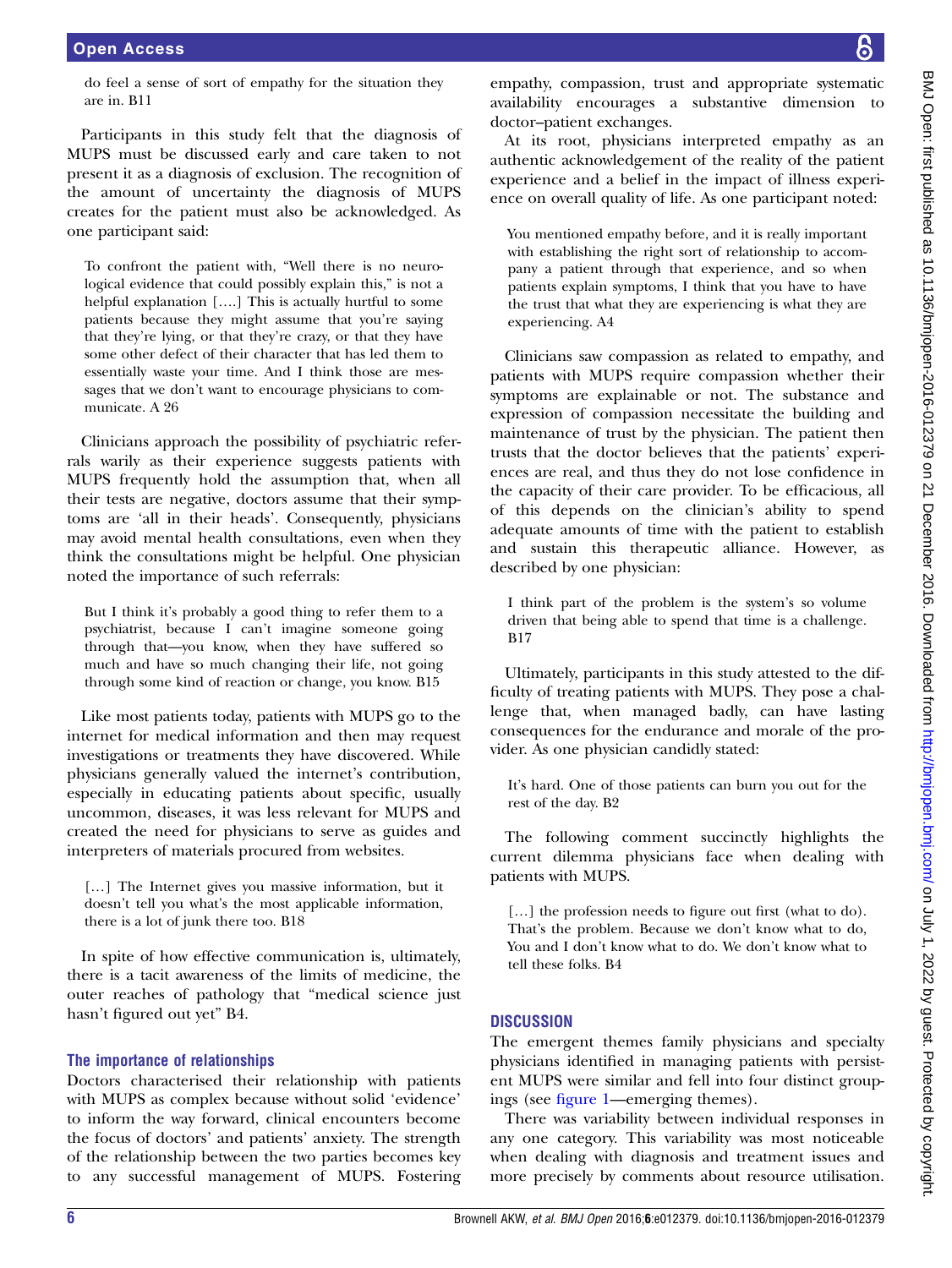<span id="page-6-0"></span>Here, the remarks ranged from acknowledging the responsibility for taking costs into consideration when deciding what to do with an individual patient, to not considering costs at all. In contrast, statements emphasising the importance of communication and relationships were generally similar.

Even though cure for patients with MUPS remains elusive, the patients still need care. Currently, there is no guideline for the optimal way to provide this care based on data obtained from primary care and specialty practicing clinicians.

On the basis of our data, we propose the following guide for physicians involved with patients with MUPS (see [box 2](#page-7-0)).

This interim guide is simple; does not require any specific technology; is not expensive for the patient; does not involve the outlay of dollars for the physician to implement and creates a guide to the provision of a care plan for the treating physician and the patient. It does mean there will be a need for more of the physician's time, which can be an issue.

In a recent paper, Howman *et al*<sup>[25](#page-8-0)</sup> report on general practice trainees' experience of managing patients with medically unexplained symptoms and the need to have better training to prepare them for clinical practice. The authors believe this interim guide would likely be as applicable to trainees as practicing physicians.

A number of factors suggest that our findings are valid and may be transferable to other contexts. First, in addition to the research which provides the data for this

paper, in a similar study focusing on the experience of patients with  $MUPS$ ,<sup>[14](#page-7-0)</sup> the patients highlighted needs similar to the recommendations for optimal care independently expressed by physicians. Second, despite the differences in populations, jurisdictions and locales, we found no thematic differences between the two research sites. Third, grounding the elusive concept of patients with MUPS in a large and varied group of physicians' lived experiences, we believe, contributes to the robustness of our data. Fourth, although there are no published studies similar to this study with which we could compare our results, our findings are generally in agreement with three opinion-based studies which have been published from England,<sup>10</sup> the USA,<sup>11</sup> and New Zealand<sup>12</sup> and two studies based on surveys of attitudes of general practitioners to patients with MUPS.<sup>[26 27](#page-8-0)</sup> Fifth, the diverse backgrounds of the researchers (a family physician, a neurologist, a communications graduate student, a health services researcher and a political theorist (the latter two who both had personal experience of MUPS)) and their involvement in all aspects of the study meant that the analysis of the data would have led to a much broader understanding of the phenomenon than could have been achieved by a team made up exclusively of physicians. Sixth, the very fact that two of the researchers had experienced MUPS and were part of the dyads (physician and researcher who had experienced MUPS) conducting patient and physician interviews likely led to a more nuanced and rigorous interview (and hence data set) than any previous study. The iterative development of insights resulting from each



Figure 1 Emerging themes.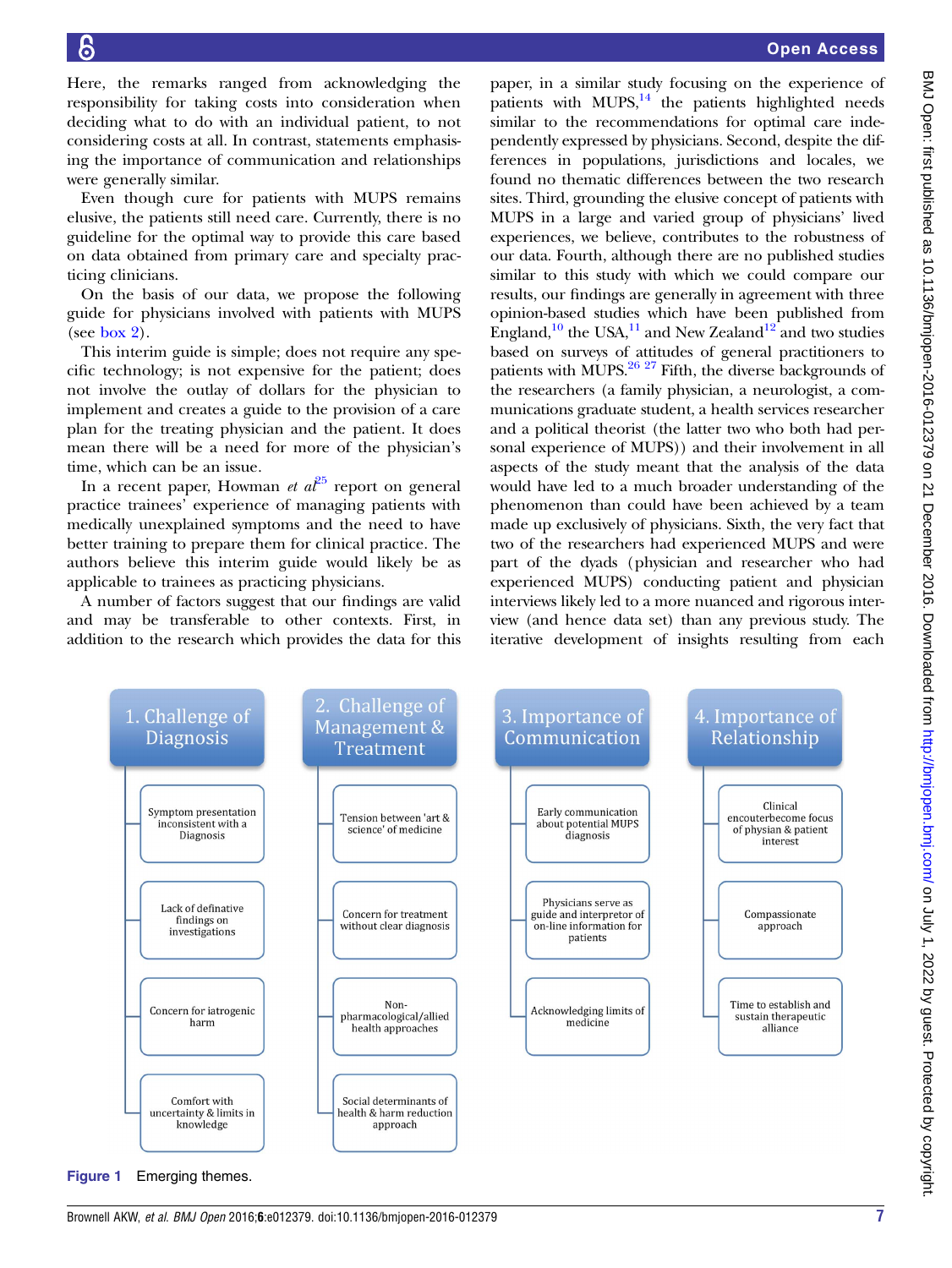### <span id="page-7-0"></span>**Box 2** Interim patient management quide

- 1. Consider the diagnosis of MUPS early.
- 2. In consultation with the patient, limit the investigations to essentials.
- 3. Define the physician who will be responsible for provision of clinical follow-up.
- 4. Have that physician assure the patient of an ongoing commitment to care even if a diagnosis is not forthcoming.
- 5. Develop a care framework for the patient to follow, inclusive of supportive lifestyle approaches (ie, dietary changes, exercise, self-care).
- 6. Educate the patient about MUPS and the distinction between 'being resigned to their fate' and being committed to managing symptoms while enhancing the quality of their lives.
- 7. Avoid exposing the patient to potentially harmful treatments or invasive investigations.
- 8. Focus on the importance of communication and the relationship as key to the long-term management.

physician interview allowed researchers to individually and collectively refine their understanding of the MUPS experience while mutually retaining rigour in the methods. Finally, we also believe the method of data analysis contributed to the robustness of the findings. The methodology initially involved independent transcription review using an open-coding approach, followed by creation of codebooks. Subsequently, all members of the team, in a face-to-face meeting, developed a final codebook from which we reanalysed the transcriptions to develop an explanatory narrative for the data.

There are potential limitations to our study. First, since we limited the physician sample to family physicians and medical specialties that were less focused on technology, our conclusions may not be as applicable to surgical specialties and the technologically focused medical specialties such as cardiology and gastroenterology. Second, since adults were the focus of the study, we cannot comment on the relevance or applicability of our findings for paediatric patients with MUPS. Third, the physicians studied were primarily from urban locations. Fourth, the applicability of our findings to a nonpublically funded model of healthcare delivery may be different. Fifth, there has been no secondary validation of the proposed model.

Future prospective research needs to be performed to determine the utility of this model in a random selection of clinical practitioners from primary and specialty care who treat patients with MUPS. Similar studies could be performed to assess the utility of this model in general practice trainees. In addition, future studies that similarly explore patient and provider experience may provide further insights into the relationships that are central to successful caring for the patients.

#### Author affiliations

<sup>1</sup>Department of Clinical Neurosciences, Cumming School of Medicine, University of Calgary, Calgary, Alberta, Canada

<sup>2</sup>Department of Sociology, Faculty of Arts, University of Calgary, Calgary, Alberta, Canada

<sup>3</sup>Graduate Program in Communication and Media, Faculty of Arts, University of Calgary, Calgary, Alberta, Canada

<sup>4</sup>Department of Family Practice, Faculty of Medicine, University of British Columbia, Vancouver, British Columbia, Canada

Contributors JK and CA conceived and designed the study in collaboration with AKWB and RFW. JK and RFW conducted the interviews in centre A and AKWB, CA and AW conducted the interviews in centre B. All authors had full access to the data in the study and can take responsibility for the integrity of the data and the accuracy of the data analysis.

Funding Canadian Institute of Health Research Catalyst Grant Ethics # 245787.

Competing interests None declared.

Ethics approval Ethics Committees at the University of British Columbia and the University of Calgary.

Provenance and peer review Not commissioned; externally peer reviewed.

Data sharing statement No additional data are available.

**Open Access** This is an Open Access article distributed in accordance with the Creative Commons Attribution Non Commercial (CC BY-NC 4.0) license, which permits others to distribute, remix, adapt, build upon this work noncommercially, and license their derivative works on different terms, provided the original work is properly cited and the use is non-commercial. See: [http://](http://creativecommons.org/licenses/by-nc/4.0/) [creativecommons.org/licenses/by-nc/4.0/](http://creativecommons.org/licenses/by-nc/4.0/)

#### **REFERENCES**

- Page LA, Wessely S. Medically unexplained symptoms: exacerbating factors in the doctor–patient encounter.  $JR$  Soc Med 2003;96:223–7.
- 2. Nimnuan C, Hotopf M, Wessely S. Medically unexplained symptoms. An epidemiological study in seven specialties. J Psychosom Res 2001;51:361–7.
- 3. Reid S, Wessely S, Crayford T, et al. Medically unexplained symptoms in frequent attenders of secondary health care: retrospective cohort study. BMJ 2001;322:767.
- 4. Burton C. Beyond somatization: a review of the understanding and treatment of medically unexplained symptoms (MUPS). Br J Gen Prac 2004;53:231–9.
- 5. Brown RJ. Introduction to the special issue on medically unexplained symptoms: background and future directions. [Clin Psychol Rev](http://dx.doi.org/10.1016/j.cpr.2007.07.003) 2007;27:769–80.
- 6. Aiarzaguena JM, Gaminde I, Clemente I, et al. Explaining medically unexplained symptoms: somatizing patients' responses in primary care. [Patient Educ Couns](http://dx.doi.org/10.1016/j.pec.2013.05.013) 2013;93:63–72.
- 7. Claassen-van Dessel N, Velzeboer F, van der Wouden J, et al. Patients' perspectives on improvement of medically unexplained physical symptoms: a qualitative analysis. Ment Health Fam Med 2015;11:42–5.
- van Dessel M, den Boeft M, van der Wouden JC, et al. Non-pharmacological interventions for somatoform disorders and medically unexplained physical symptoms (MUPS) in adults. [Cochrane Database Syst Rev](http://dx.doi.org/10.1002/14651858.CD011142.pub2) 2014;(11):CD011142.
- Kleinstäuber M, Witthöft M, Steffanowski A, et al. Pharmacological interventions for somatoform disorders in adults. [Cochrane Database](http://dx.doi.org/10.1002/14651858.CD010628.pub2) [Syst Rev](http://dx.doi.org/10.1002/14651858.CD010628.pub2) 2014;(11):CD010628.
- 10. Mayou R. Medically unexplained physical symptoms. [BMJ](http://dx.doi.org/10.1136/bmj.303.6802.534) 1991;303:534–5.
- 11. Richardson RD, Engel CC. Evaluation and management of medically unexplained physical symptoms. [Neurologist](http://dx.doi.org/10.1097/01.nrl.0000106921.76055.24) 2004;10:18-30.
- 12. Hatcher S, Arroll B. Assessment and management of medically unexplained symptoms. **[BMJ](http://dx.doi.org/10.1136/bmj.39554.592014.BE)** 2008;336:1124-8.
- 13. Kroenke K. A practical and evidence-based approach to common symptoms: a narrative review. [Ann Intern Med](http://dx.doi.org/10.7326/M14-0461) 2014:161:579-86.
- 14. Kornelsen J, Atkins C, Brownell K, et al. The meaning of patient experiences of medically unexplained physical symptoms. [Qual](http://dx.doi.org/10.1177/1049732314566326) [Health Res](http://dx.doi.org/10.1177/1049732314566326) 2016;26:367–76.
- 15. Burton C, McGorm K, Richardson G, et al. Healthcare costs incurred by patients repeatedly referred to secondary medical care with medically unexplained symptoms: a cost of illness study. [J Psychosom Res](http://dx.doi.org/10.1016/j.jpsychores.2011.12.009) 2011;72:242–7.
- Aamland A, Werner EL, Malterud K. Sickness absence, marginality, and medically unexplained physical symptoms: a focus-group study of patients' experiences. [Scand J Prim Health Care](http://dx.doi.org/10.3109/02813432.2013.788274) 2013;31:95–100.